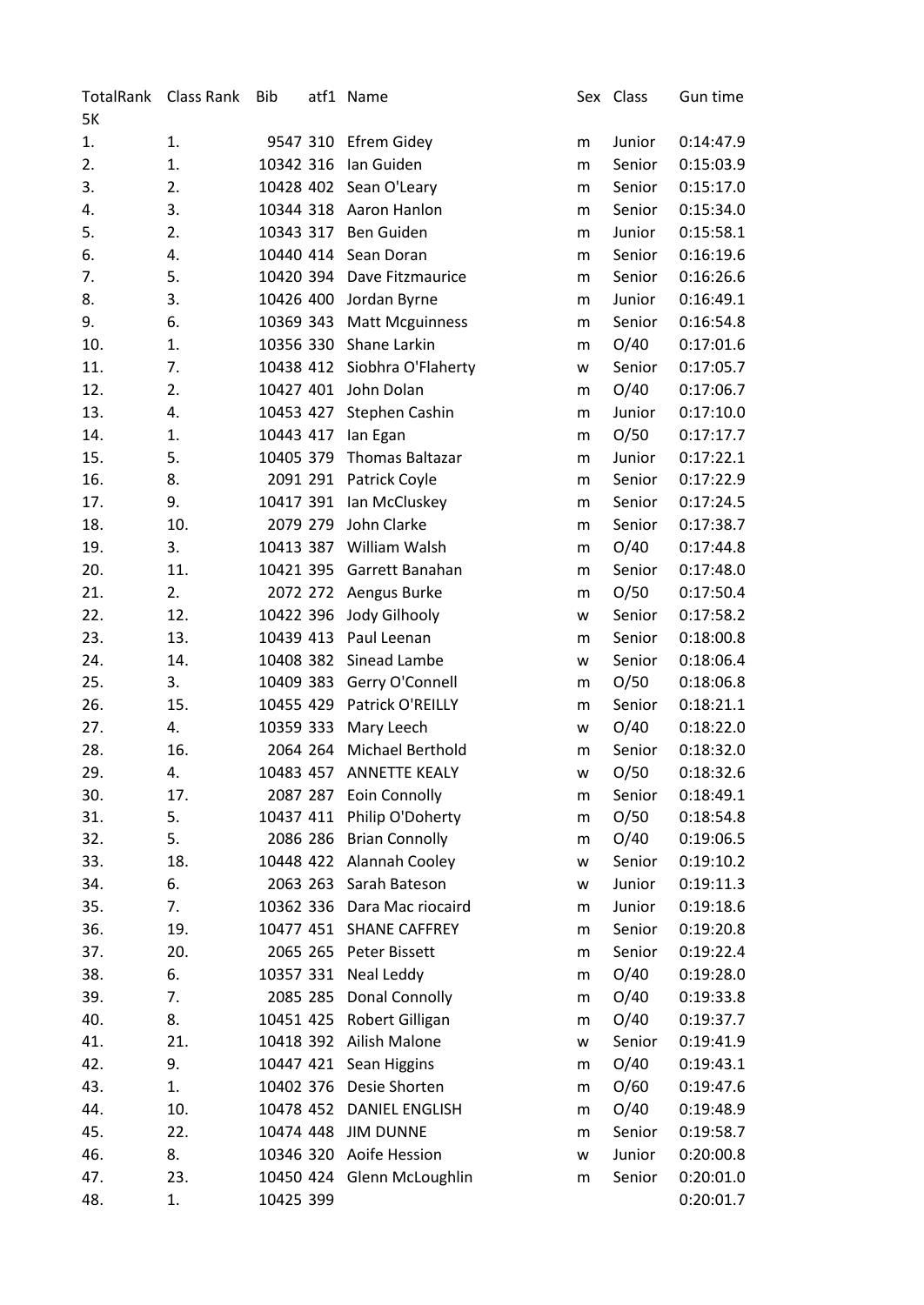| 49. | 2.  | 10393 367 |                            |   |        | 0:20:04.5 |
|-----|-----|-----------|----------------------------|---|--------|-----------|
| 50. | 11. | 10480 454 | <b>ALAN Curley</b>         | m | O/40   | 0:20:05.4 |
| 51. | 12. | 10371 345 | <b>Cormac Mcguire</b>      | m | O/40   | 0:20:07.0 |
| 52. | 13. | 10444 418 | <b>Maura Matthews</b>      | W | O/40   | 0:20:17.0 |
| 53. | 6.  | 10377 351 | Denis Murphy               | m | O/50   | 0:20:29.8 |
| 54. | 14. | 10353 327 | Paul f Kelly               | m | O/40   | 0:20:35.8 |
| 55. | 24. | 10479 453 | <b>EOIN MCDONNELL</b>      | m | Senior | 0:20:41.7 |
| 56. | 7.  | 10412 386 | Gene Mehigan               | w | O/50   | 0:20:48.5 |
| 57. | 15. | 2093 293  | <b>Florence Curley</b>     | W | O/40   | 0:20:49.3 |
| 58. | 9.  | 10423 397 | Cillian Keegan             | m | Junior | 0:20:55.2 |
| 59. | 25. | 10396 370 | David Waldron              | m | Senior | 0:20:56.2 |
| 60. | 26. | 10416 390 | Aideen Brady               | W | Senior | 0:21:01.1 |
| 61. | 16. | 2075 275  | <b>Helen Carr</b>          | w | O/40   | 0:21:05.7 |
| 62. | 17. | 10391 365 | Suzanne Ryan               | w | O/40   | 0:21:07.2 |
| 63. | 27. |           | 10370 344 Conor Mcguinness | m | Senior | 0:21:15.8 |
| 64. | 28. | 2100 300  | <b>Michael Devine</b>      | m | Senior | 0:21:16.9 |
| 65. | 18. | 10441 415 | Shane Rooney               | m | O/40   | 0:21:30.8 |
| 66. | 8.  | 10354 328 | Josephine Killeen          | w | O/50   | 0:21:31.4 |
| 67. | 19. | 10406 380 | Daniel Baltazar            | m | O/40   | 0:21:32.7 |
| 68. | 20. | 10429 403 | Anne Curley                | w | O/40   | 0:21:34.1 |
| 69. | 21. | 10410 384 | Mary Ketterer              | w | O/40   | 0:21:42.1 |
| 70. | 22. | 10368 342 | Ciaran Mcgowan             | m | O/40   | 0:21:55.5 |
| 71. | 29. | 2068 268  | Emer Brennan               | w | Senior | 0:21:59.4 |
| 72. | 9.  | 10457 431 | Michael CORNYN             | m | O/50   | 0:22:00.8 |
| 73. | 10. | 10403 377 | Alanna Fitzsimons          | W | Junior | 0:22:06.6 |
| 74. | 30. | 2071 271  | Derek Brown                | m | Senior | 0:22:06.8 |
| 75. | 23. | 10397 371 | Ronan Walsh                | m | O/40   | 0:22:12.5 |
| 76. | 31. | 2076 276  | Ian Cassidy                | m | Senior | 0:22:22.7 |
| 77. | 24. | 10352 326 | Aoife Kelly                | W | O/40   | 0:22:25.1 |
| 78. | 25. | 10476 450 | DEIRDRE NI CHEARBHAILL     | w | O/40   | 0:22:33.0 |
| 79. | 32. | 9543 306  | Carlos Fernandez gao       | m | Senior | 0:22:38.0 |
| 80. | 33. | 10430 404 | Hannah Browne              | w | Senior | 0:22:46.8 |
| 81. | 34. | 10375 349 | Marc Morgan                | m | Senior | 0:22:49.6 |
| 82. | 26. | 2080 280  | <b>Geraldine Clements</b>  | W | O/40   | 0:22:57.3 |
| 83. | 27. | 9997 303  | Carmel Drumm               | W | O/40   | 0:22:59.4 |
| 84. | 11. |           | 10382 356 Sorcha O'connor  | w | Junior | 0:22:59.5 |
| 85. | 12. | 2092 292  | Naoise Cullen              | w | Junior | 0:23:00.2 |
| 86. | 13. | 10436 410 | <b>Tess Loftus</b>         | w | Junior | 0:23:03.6 |
| 87. | 1.  | 10399 373 | Tom Dunne                  | m | 0/50   | 0:23:07.1 |
| 88. | 28. | 10419 393 | <b>Neil Mulvey</b>         | m | O/40   | 0:23:07.3 |
| 89. | 29. | 10351 325 | Denise Kelleher            | W | O/40   | 0:23:11.8 |
| 90. | 35. | 10461 435 | <b>SCOTT CROWLEY</b>       | m | Senior | 0:23:13.8 |
| 91. | 30. | 2073 273  | Madeleine Byrne            | W | O/40   | 0:23:20.0 |
| 92. | 36. | 2062 262  | Emma Barry                 | W | Senior | 0:23:29.8 |
| 93. | 31. | 2069 269  | Sean Brett                 | m | O/40   | 0:23:30.8 |
| 94. | 14. | 10475 449 | <b>HAZEL KENNY</b>         | W | Junior | 0:23:31.2 |
| 95. | 10. | 10367 341 | Miriam Mccormack           | W | O/50   | 0:23:37.0 |
| 96. | 32. | 9545 308  | <b>Carl Fleming</b>        | m | O/40   | 0:23:39.2 |
| 97. | 33. | 10379 353 | Elaine O dowd              | W | O/40   | 0:23:58.0 |
| 98. | 11. |           | 10424 398 Susan Brady      | W | O/50   | 0:24:16.9 |
|     |     |           |                            |   |        |           |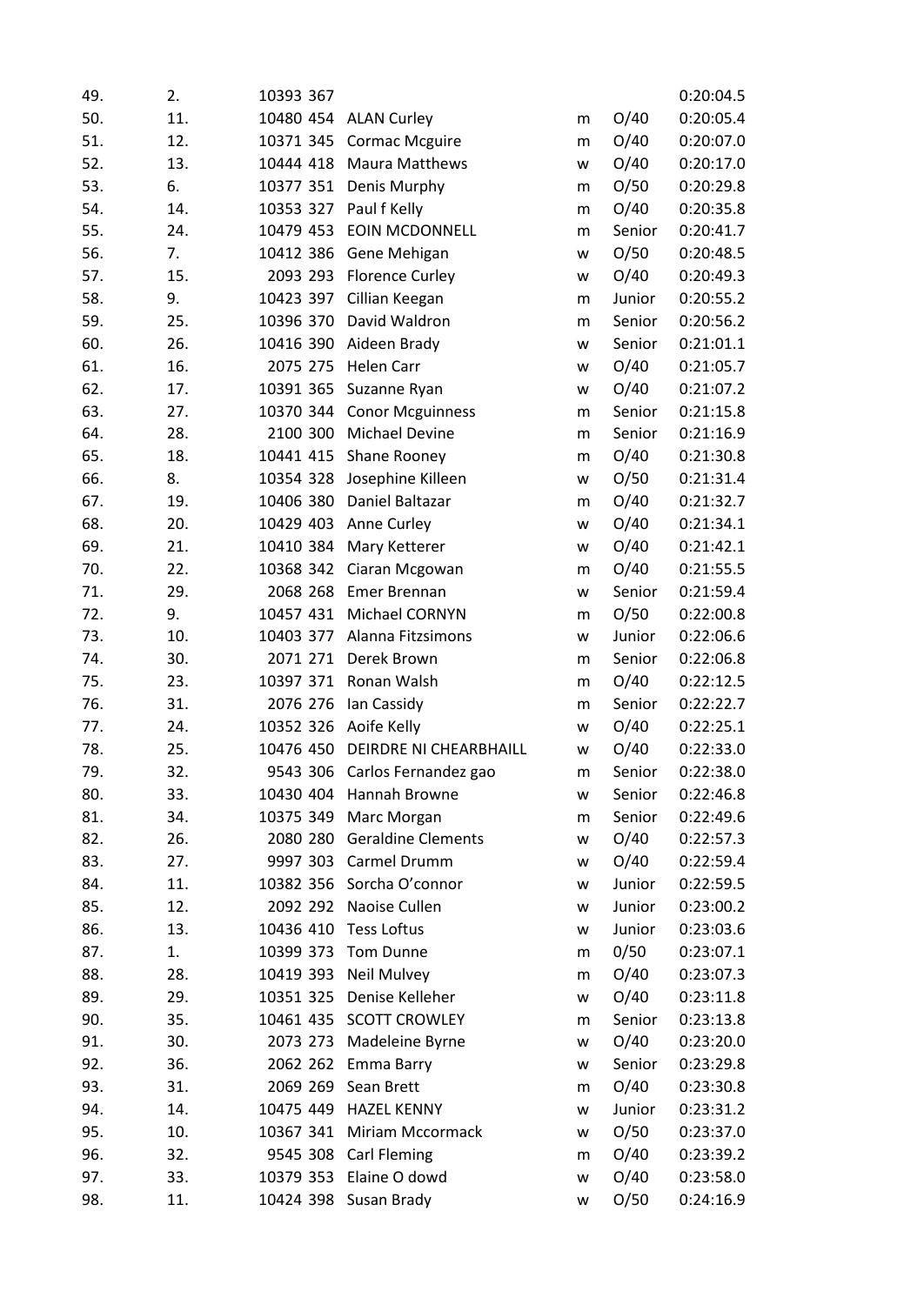| 99.  | 12. | 2095 295             | Patrick Daly               | m         | O/50          | 0:24:37.5 |
|------|-----|----------------------|----------------------------|-----------|---------------|-----------|
| 100. | 37. | 10374 348            | Linda Moloney              | W         | Senior        | 0:24:44.4 |
| 101. | 13. |                      | 9548 311 Catherine Gilmore | W         | O/50          | 0:24:47.6 |
| 102. | 2.  | 10380 354            | Charlie O' neill           | m         | O/60          | 0:24:50.4 |
| 103. | 3.  | 10387 361            | David Purdom               | ${\sf m}$ | O/60          | 0:24:53.8 |
| 104. | 14. |                      | 6486 500 Paul Savage       | m         | O/50          | 0:24:59.3 |
| 105. | 15. | 10454 428            | <b>DECLAN O'BRIEN</b>      | m         | O/50          | 0:25:02.9 |
| 106. | 38. | 10445 419            | Karen McAffee              | W         | Senior        | 0:25:17.2 |
| 107. | 39. | 10485 459            | PAMELA O'TOOLE             | W         | Senior        | 0:25:19.8 |
| 108. | 34. | 2074 274             | Regina Byrne               | W         | O/40          | 0:25:35.9 |
| 109. | 35. | 10385 359            | June Plunkett              | W         | O/40          | 0:25:42.0 |
| 110. | 36. | 2078 278             | Angela Charlton            | W         | O/40          | 0:25:44.0 |
| 111. | 37. |                      | 10388 362 Siobhan Redmond  | W         | O/40          | 0:25:53.0 |
| 112. | 38. | 10449 423            | Niamh O'Beirne             | W         | O/40          | 0:25:55.9 |
| 113. | 3.  | 10414 388            |                            |           |               | 0:26:08.8 |
| 114. | 40. | 10481 455            | <b>MEL Bissett</b>         | m         | Senior        | 0:26:17.0 |
| 115. | 16. | 10442 416            | Sandra Brady               | W         | O/50          | 0:26:17.6 |
| 116. | 15. | 10464 438            | <b>OLIVER Rooney</b>       | m         | Junior        | 0:26:19.8 |
| 117. | 39. | 10462 436            | <b>EDWARD ROONEY</b>       | m         | O/40          | 0:26:21.0 |
| 118. | 17. | 10383 357 Ann Olwill |                            | w         | O/50          | 0:26:24.1 |
| 119. | 41. | 10376 350            | Niamh Murphy               | w         | Senior        | 0:26:27.3 |
| 120. | 42. | 10361 335            | Kieran Lyons               | m         | Senior        | 0:26:35.2 |
| 121. | 43. | 10395 369            | Victoria Vyslozil          | W         | Senior        | 0:26:42.3 |
| 122. | 44. | 10000 305            | Robert Evans               | m         | Senior        | 0:26:47.3 |
| 123. | 40. | 10434 408            | Enda Cooper                | m         | O/40          | 0:26:48.9 |
| 124. | 41. | 2096 296             | Darren Daly                | m         | O/40          | 0:26:55.1 |
| 125. | 45. | 10471 445            | <b>EMILY LEONARD</b>       | W         | Senior        | 0:27:08.9 |
| 126. | 46. | 10415 389            | <b>Gerard Prendergast</b>  | m         | Senior        | 0:27:11.3 |
| 127. | 47. | 10482 456            | <b>KARL FITZPATRICK</b>    | m         | <b>SENIOR</b> | 0:27:11.6 |
| 128. | 4.  | 10373 347            | Seamus Meehan              | m         | O/60          | 0:27:15.7 |
| 129. | 18. | 10459 433            | <b>EVELYN BRENNAN</b>      | W         | O/50          | 0:27:16.7 |
| 130. | 48. |                      | 10341 315 Shane Greenan    | m         | Senior        | 0:27:17.8 |
| 131. | 49. | 10446 420            | Laura McAffee              | W         | Senior        | 0:27:17.8 |
| 132. | 4.  | 10458 432            |                            |           |               | 0:27:18.5 |
| 133. | 42. | 10349 323            | Alberto Jimenez martinez   | m         | O/40          | 0:27:18.8 |
| 134. | 43. | 9544 307             | Rocio Ferrer berges        | w         | O/40          | 0:27:18.8 |
| 135. | 44. | 10456 430            | <b>COLM MCDONNELL</b>      | m         | O/40          | 0:27:23.6 |
| 136. | 16. | 2097 297             | Noah Daly                  | m         | Junior        | 0:27:31.9 |
| 137. | 19. | 10386 360            | Anna Pringle               | W         | O/50          | 0:27:33.7 |
| 138. | 17. | 10473 447            | <b>HARRIET KENNY</b>       | W         | Junior        | 0:27:40.5 |
| 139. | 1.  | 10472 446            | SIOBHAN KENNY              | w         | 0/40          | 0:27:40.7 |
| 140. | 45. | 2099 299             | <b>Robert Devereux</b>     | m         | O/40          | 0:27:42.9 |
| 141. | 18. | 10381 355            | Steve O'connor             | m         | Junior        | 0:27:44.9 |
| 142. | 20. | 10358 332            | Jennifer Lee               | W         | O/50          | 0:27:46.6 |
| 143. | 21. | 10372 346            | Sabine Mckenna             | W         | O/50          | 0:27:53.1 |
| 144. | 46. | 10433 407            | Emma Cooper                | W         | O/40          | 0:28:08.1 |
| 145. | 19. | 10432 406            | Noel Cooper                | m         | Junior        | 0:28:08.2 |
| 146. | 5.  | 2070 270             | Derek Brien                | m         | O/60          | 0:28:11.4 |
| 147. | 22. | 9998 304             | Marie Egan                 | W         | O/50          | 0:28:26.8 |
| 148. | 6.  | 2088 288             | Kerry Constant             | m         | O/60          | 0:28:28.3 |
|      |     |                      |                            |           |               |           |